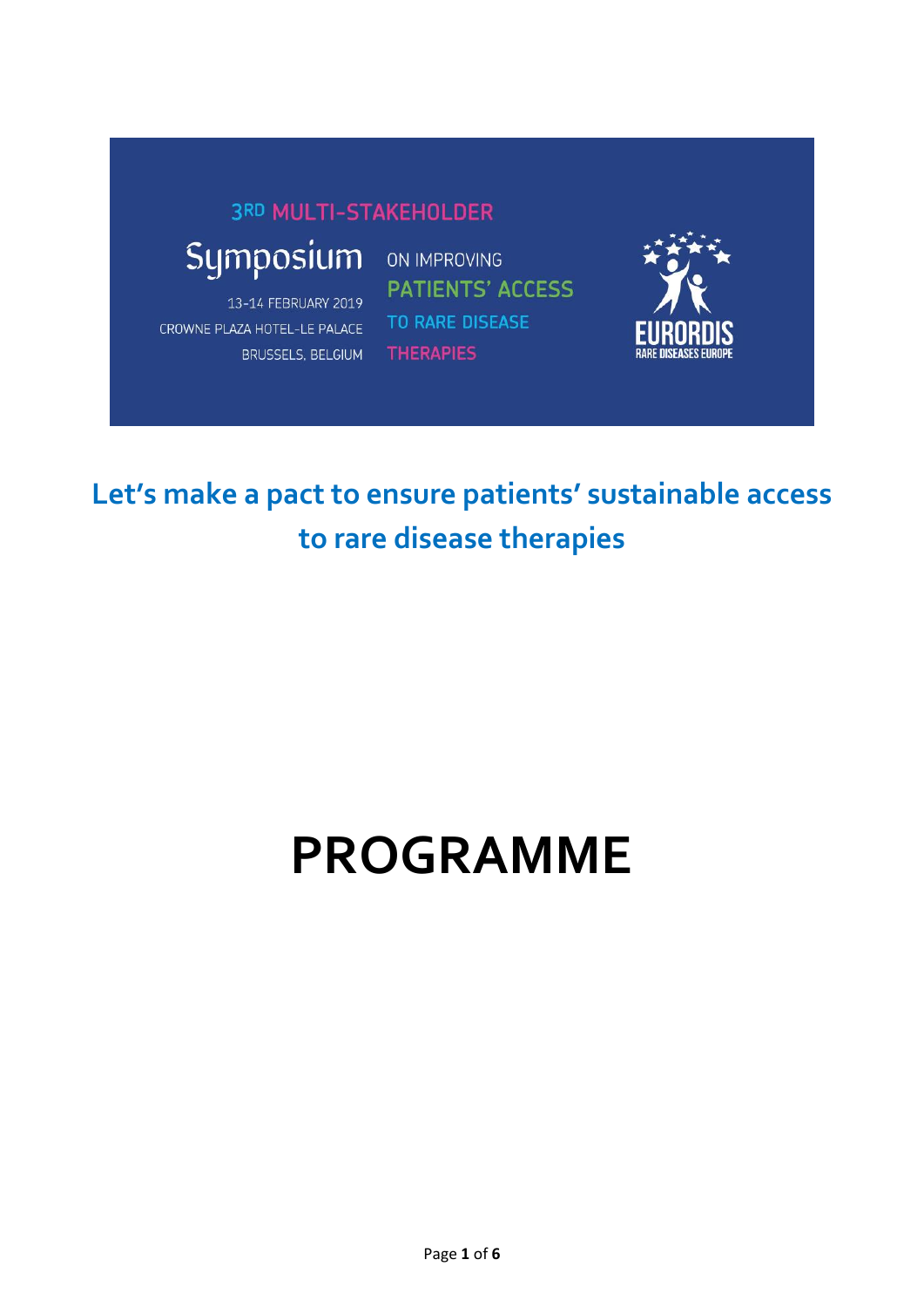### **DAY 1: Wednesday, 13 February 2019**

**(morning session live video streamed)**

#### **09.00 to 17.00**

| $09.00 - 11.00$ | <b>INTRODUCTION &amp; OPENING PLENARY SESSION</b>                                                                                                                                                                            |
|-----------------|------------------------------------------------------------------------------------------------------------------------------------------------------------------------------------------------------------------------------|
|                 | Why a pact?                                                                                                                                                                                                                  |
| $09.00 - 09.15$ | Opening                                                                                                                                                                                                                      |
| $09.15 - 09.30$ | <b>Welcome and opening remarks</b>                                                                                                                                                                                           |
|                 | Yann Le Cam, Chief Executive Officer, EURORDIS                                                                                                                                                                               |
| $09.30 - 09.45$ | <b>Keynote Speech</b>                                                                                                                                                                                                        |
| $09.45 - 09.55$ | <b>Patient testimony</b>                                                                                                                                                                                                     |
|                 | Mencía de Lemus, President, SMA Europe                                                                                                                                                                                       |
| $09.55 - 10.15$ | Overall framework for investment in life sciences developments for rare<br>disease therapies                                                                                                                                 |
|                 | Nathalie Moll, Director General, EFPIA                                                                                                                                                                                       |
|                 | Co-presenter to be named                                                                                                                                                                                                     |
| $10.15 - 10.45$ | Coffee break                                                                                                                                                                                                                 |
| $10.45 - 12.05$ | PANEL discussion: outlining interests by the key constituencies                                                                                                                                                              |
|                 | Moderator: Sheela Upadhyaya, Associate Director of the Highly Specialised<br>Technology Programme, NICE                                                                                                                      |
|                 | Policymakers perspective: Diane Kleinermans, Advisor to the Ministry of<br>Health and Social Affairs; Ministry of Public Health and Social Security;<br>National Institute for Health and Disability Insurance (INAMI-RIZIV) |
|                 | Industry perspective: Alexander Natz, Secretary General, EUCOPE                                                                                                                                                              |
|                 | Patient perspective: Dimitrios Athanasiou, DMD Patient Advocate, UPPMD<br>Board Member, EMA Patient Expert in DMD                                                                                                            |
|                 | Investors perspective: Stijn Vanacker, Portfolio Manager, Robeco Global<br>Stars & Analyst - Global Healthcare                                                                                                               |
|                 | Additional panelists to be named                                                                                                                                                                                             |
| $12.05 - 13.00$ | Presentations on areas of agreement and remaining challenges                                                                                                                                                                 |
|                 | Breakout 1: Victoria Hedley, Rare Disease Policy Manager, Newcastle<br>University; John Walton Muscular Dystrophy Research Centre, MRC Centre for<br>Neuromuscular Diseases, Institute of Genetic Medicine                   |
|                 | Breakout 2: Karen Facey, Evidence Based Health Policy Consultant, HTAi UK                                                                                                                                                    |
|                 | Breakout 3: Anna Bucsics, Project Advisor, MoCA                                                                                                                                                                              |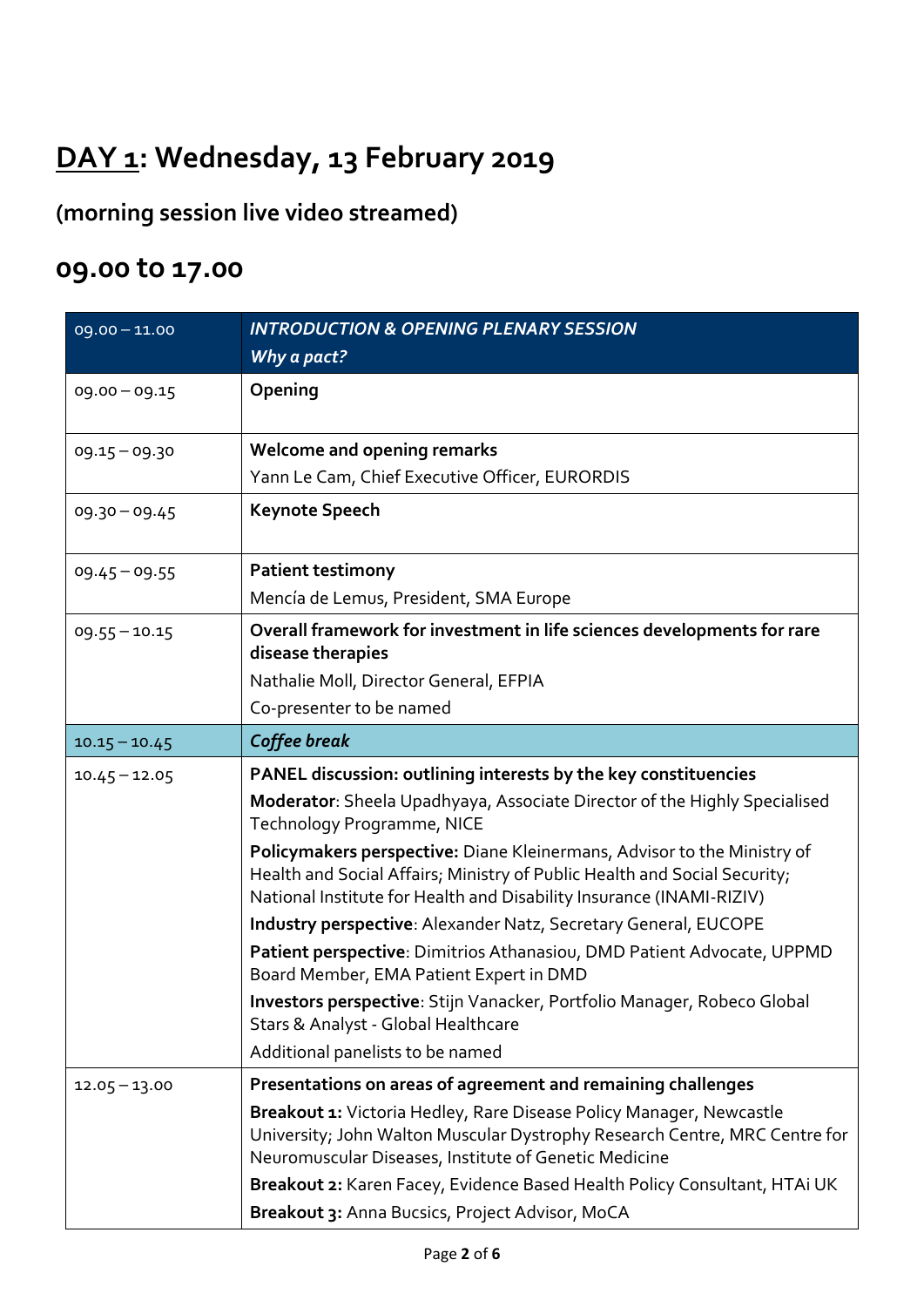|                 | Breakout 4: Eileen Treacy, ERN Board of Member States; Mater Misericordiae<br>University Hospital, Clinical Professor, Paediatrics, Trinity College Dublin                                                                                                                                                                                                                                                                                                                                                                                                                                                                                                                                                                                                                                                 |
|-----------------|------------------------------------------------------------------------------------------------------------------------------------------------------------------------------------------------------------------------------------------------------------------------------------------------------------------------------------------------------------------------------------------------------------------------------------------------------------------------------------------------------------------------------------------------------------------------------------------------------------------------------------------------------------------------------------------------------------------------------------------------------------------------------------------------------------|
| $13.00 - 14.00$ | Lunch                                                                                                                                                                                                                                                                                                                                                                                                                                                                                                                                                                                                                                                                                                                                                                                                      |
| $14.00 - 15.30$ | <b>Interactive parallel sessions</b>                                                                                                                                                                                                                                                                                                                                                                                                                                                                                                                                                                                                                                                                                                                                                                       |
|                 | <b>BREAKOUT SESSION 1:</b> A new blueprint to spend efficiently and fast-track<br>R&D                                                                                                                                                                                                                                                                                                                                                                                                                                                                                                                                                                                                                                                                                                                      |
|                 | Rare diseases R&D in Europe can be improved to overcome fragmentation,<br>leading to more effective use of data and resources, faster scientific progress<br>to decrease unnecessary hardship and improve the lives of people living with a<br>rare disease. In this specific context, it is timely to maximize the potential of<br>already funded tools, networks, projects and programmes by supporting them<br>further, scaling them up, linking them together, and most importantly,<br>adapting them to the needs of end-users through implementation tests in real<br>settings. This session will discuss how such a concerted effort is necessary to<br>develop a sustainable ecosystem allowing a virtuous circle between RD care,<br>research and medical innovation.                             |
|                 | Discussion: How to speed up clinical trials: greater acceptance of new models                                                                                                                                                                                                                                                                                                                                                                                                                                                                                                                                                                                                                                                                                                                              |
|                 | How to develop faster and more efficiently (methods for clinical trials)<br>Paediatric research and Asterix: Hanneke van der Lee, Clinical<br>Epidemiologist, Academic Medical Center (AMC)                                                                                                                                                                                                                                                                                                                                                                                                                                                                                                                                                                                                                |
|                 | Making the link between paediatrics and ERNs: Mark Turner, Co-<br>coordinator, University of Liverpool, Conect4Children                                                                                                                                                                                                                                                                                                                                                                                                                                                                                                                                                                                                                                                                                    |
|                 | Moderator: Virginie Bros-Facer, Scientific Director, EURORDIS-Rare Diseases<br><b>Europe</b>                                                                                                                                                                                                                                                                                                                                                                                                                                                                                                                                                                                                                                                                                                               |
|                 | Rapporteur: Victoria Hedley, Rare Disease Policy Manager, Newcastle<br>University; John Walton Muscular Dystrophy Research Centre, MRC Centre for<br>Neuromuscular Diseases, Institute of Genetic Medicine                                                                                                                                                                                                                                                                                                                                                                                                                                                                                                                                                                                                 |
|                 | <b>BREAKOUT SESSION 2: Improving Multi-Stakeholder Early Dialogues to</b><br><b>Optimize Determination of Value</b>                                                                                                                                                                                                                                                                                                                                                                                                                                                                                                                                                                                                                                                                                        |
|                 | Early Dialogues and Scientific Advice initiatives have traditionally provided<br>authoritative advice to medicine's developers on specific questions about their<br>confirmatory clinical trial(s). Over the years, the advice from regulators and<br>scientific experts has evolved to be more of a two-way dialogue that can<br>include patients and a range of agencies such as HTA/payers and to consider<br>issues beyond the confirmatory trial. Such dialogue is essential in the<br>development of treatments for rare diseases where traditional clinical<br>development programmes may not be possible and where wider evidence<br>sources may be needed to determine the value of a treatment. Patients' views<br>are needed to focus on outcomes that matter and ensure study feasibility, but |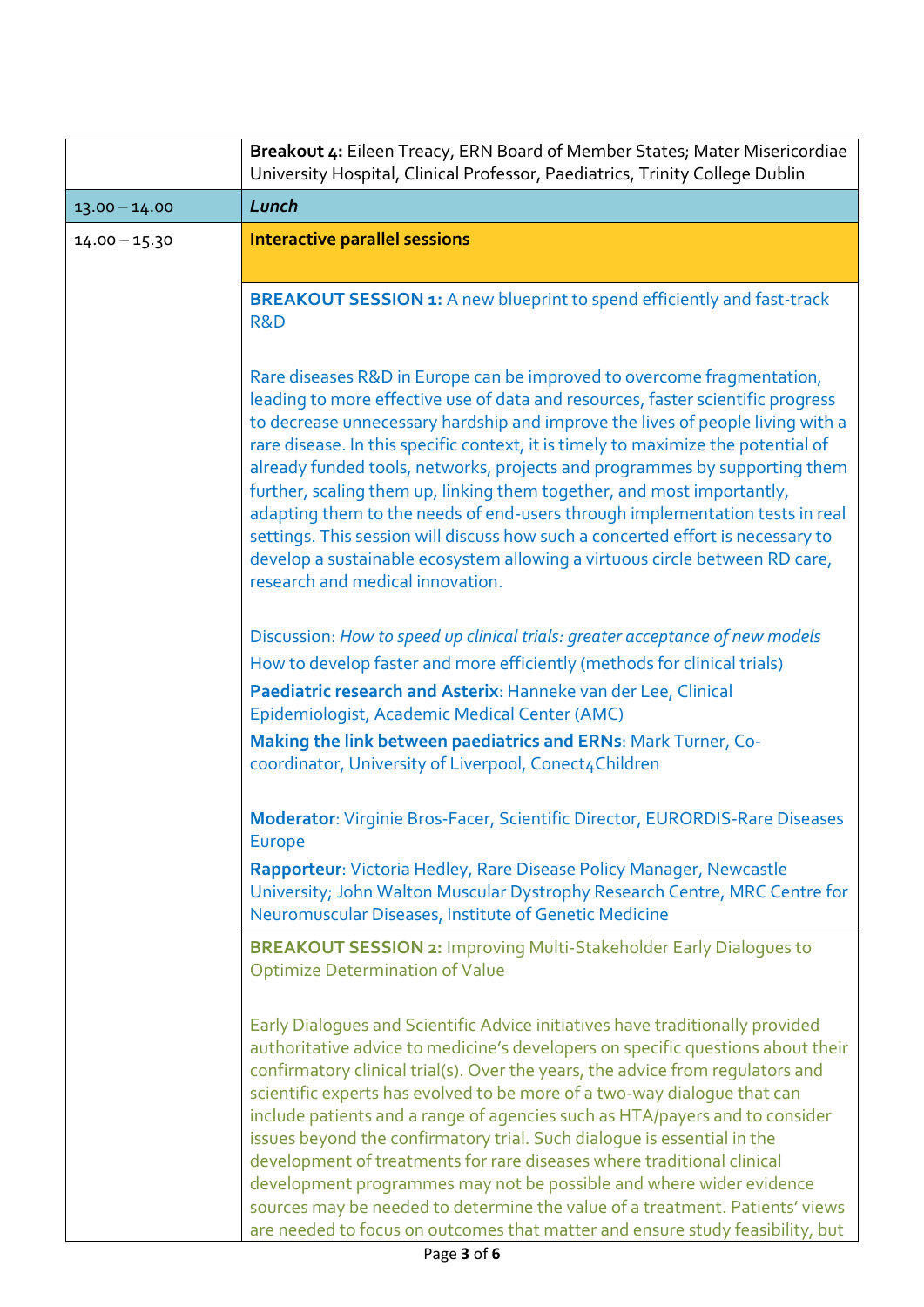|                 | understanding how patients and their representatives can be involved in these<br>technical discussions over the life cycle of treatment is not straightforward.<br>This session will take views from all stakeholders on a fictitious case study to<br>consider the potential approaches for improving these dialogues. |
|-----------------|-------------------------------------------------------------------------------------------------------------------------------------------------------------------------------------------------------------------------------------------------------------------------------------------------------------------------|
|                 | Developer perspective: Adam Parnaby, Senior Director, Market Access Policy<br>Worldwide Markets, Celgene                                                                                                                                                                                                                |
|                 | Moderator: Karen Facey, Evidence Based Health Policy Consultant, Senior<br>Research Fellow, University of Edinburgh                                                                                                                                                                                                     |
| $15.30 - 16.00$ | Coffee break                                                                                                                                                                                                                                                                                                            |
| $16.00 - 16.30$ | <b>Feedback session (plenary)</b>                                                                                                                                                                                                                                                                                       |
| $16.30 - 17.00$ | Wrap-up Day 1                                                                                                                                                                                                                                                                                                           |

## **DAY 2: Thursday, 14 February 2019**

#### **09.00 – 14.30**

| $09.00 - 09.15$ | Welcome back: take home messages from Day 1 and expectations for Day 2                                                                                                                                                                                                                                                                                                                                                           |
|-----------------|----------------------------------------------------------------------------------------------------------------------------------------------------------------------------------------------------------------------------------------------------------------------------------------------------------------------------------------------------------------------------------------------------------------------------------|
| $09.30 - 11.00$ | <b>Interactive parallel sessions</b>                                                                                                                                                                                                                                                                                                                                                                                             |
|                 | <b>BREAKOUT SESSION 3: A transparent European cooperation framework</b><br>between national healthcare systems for the determination of fair prices and of<br>sustainable healthcare budget impacts                                                                                                                                                                                                                              |
|                 | Full and quick access to therapies remains difficult across Europe for people<br>living with a rare disease. Difficulties in negotiating the monetisation of the value<br>of these therapies is one of the key issues to address, one where increased<br>collaboration at European level could bear fruits. This session aims to provide an<br>overview of what the current situation is, what is currently working and applying |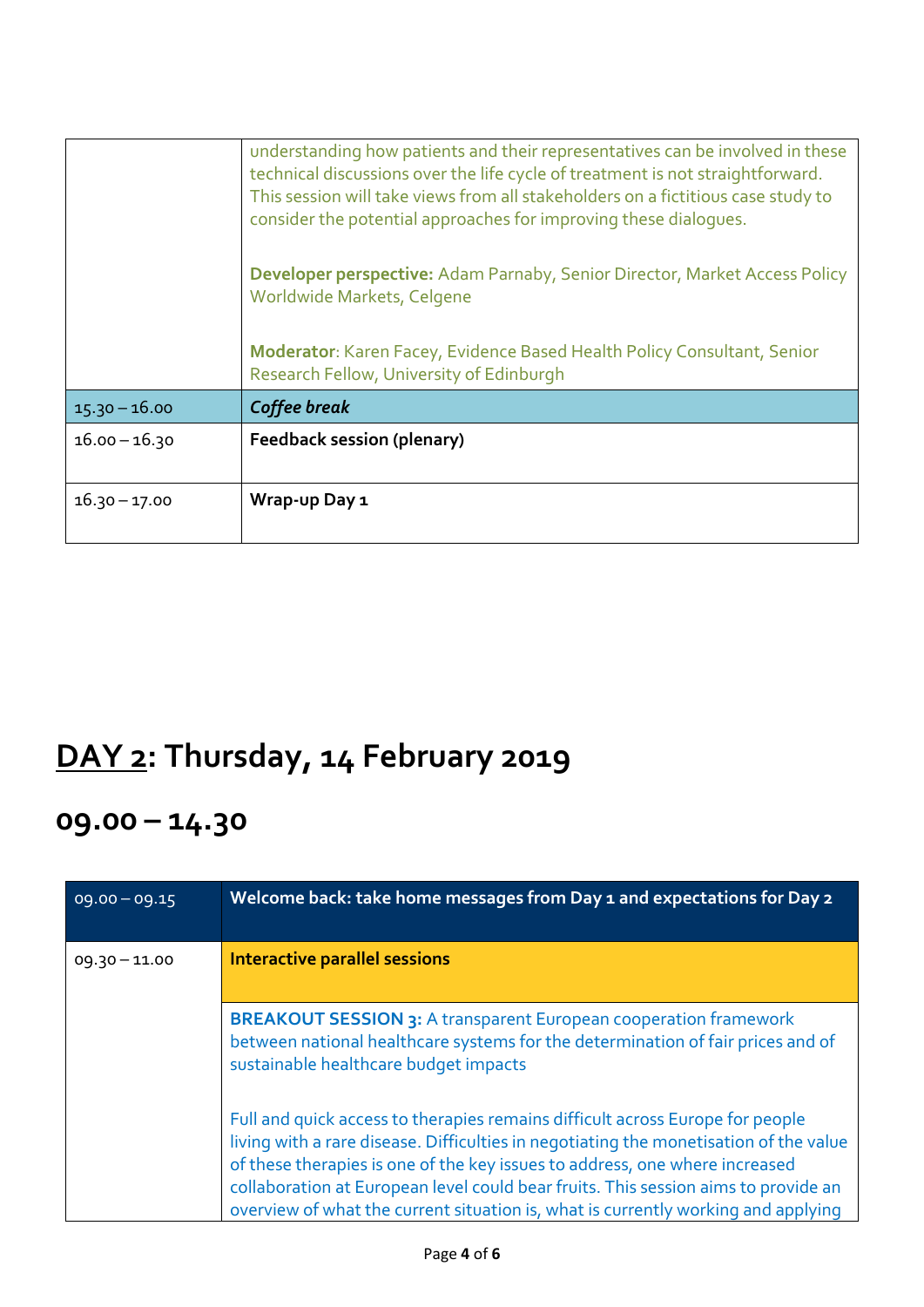|                 | potential solutions workable throughout the continent for the benefit of the                                                                                                                                                                                                                                                        |
|-----------------|-------------------------------------------------------------------------------------------------------------------------------------------------------------------------------------------------------------------------------------------------------------------------------------------------------------------------------------|
|                 | patients. The discussion will aim to respond to question such as:                                                                                                                                                                                                                                                                   |
|                 | Can a collaborative framework for negotiation could be put in place?<br>How do we negotiate a fair price at EU level, based for example on<br>experience such as MoCA?                                                                                                                                                              |
|                 | Can collaborative and voluntary experiences such as BeNELuxAI be<br>scaled up and made sustainable?                                                                                                                                                                                                                                 |
|                 | Is it possible to move to a European table of negotiation?                                                                                                                                                                                                                                                                          |
|                 | Academic perspective: Lieven Annemans, Senior Full Professor of Health<br>Economics, Interuniversity Center for Health Economics Research (ICHER),<br><b>Ghent University</b>                                                                                                                                                       |
|                 | <b>Moderator: Anna Bucsics, Project Advisor, MoCA</b>                                                                                                                                                                                                                                                                               |
|                 | Rapporteur: Simone Boselli, Public Affairs Director, EURORDIS-Rare Diseases<br><b>Europe</b>                                                                                                                                                                                                                                        |
|                 | <b>BREAKOUT SESSION 4:</b> A continuum approach to evidence generation linked<br>to healthcare budget spending                                                                                                                                                                                                                      |
|                 | This session aims to address some of the challenges and barriers to approval for<br>access and reimbursement of orphan medicinal products in the post-approval<br>phase, addressing the following questions:                                                                                                                        |
|                 | How can we measure the required meaningful health outcomes for<br>patients to enable informed reimbursement decisions?<br>What can be the role of Patient Centres Outcomes Measures (PCOMs)<br>$\bullet$<br>(or PROMs)?                                                                                                             |
|                 | How to involve multiple stakeholders in data sharing and ways to<br>$\bullet$<br>facilitate this collaboration?                                                                                                                                                                                                                     |
|                 | What are the realistic expectations of risk-sharing reimbursement<br>$\bullet$<br>models?                                                                                                                                                                                                                                           |
|                 | Measuring what matters to patients (PROMs and other indicators from IRDIRC<br>task force outcomes): Thomas Morel, Director, Global Patient-Centred<br><b>Outcomes Research &amp; Policy, UCB</b>                                                                                                                                    |
|                 | NIH model to be used with ERNs (repurposing/incentives + data sharing for<br>companies/IP): Diego Ardigo, R&D Rare Diseases Unit Head, Chiesi Group                                                                                                                                                                                 |
|                 | Moderator: Eileen Treacy, Clinical Lead, Irish National Rare Diseases Clinical<br>Programme; Director, Irish National Rare Diseases Office; Clinical Professor-<br>Inborn Errors of Metabolism, Trinity College Dublin; Full Clinical Professor-<br>University College Dublin; (Irish representative EC ERN Board of Member States) |
|                 | Rapporteur: Chris Sotirelis, EURORDIS-Rare Diseases Europe Volunteer                                                                                                                                                                                                                                                                |
| $11.00 - 11.30$ | Coffee break                                                                                                                                                                                                                                                                                                                        |
| $11.30 - 12.00$ | <b>Feedback session (plenary)</b>                                                                                                                                                                                                                                                                                                   |